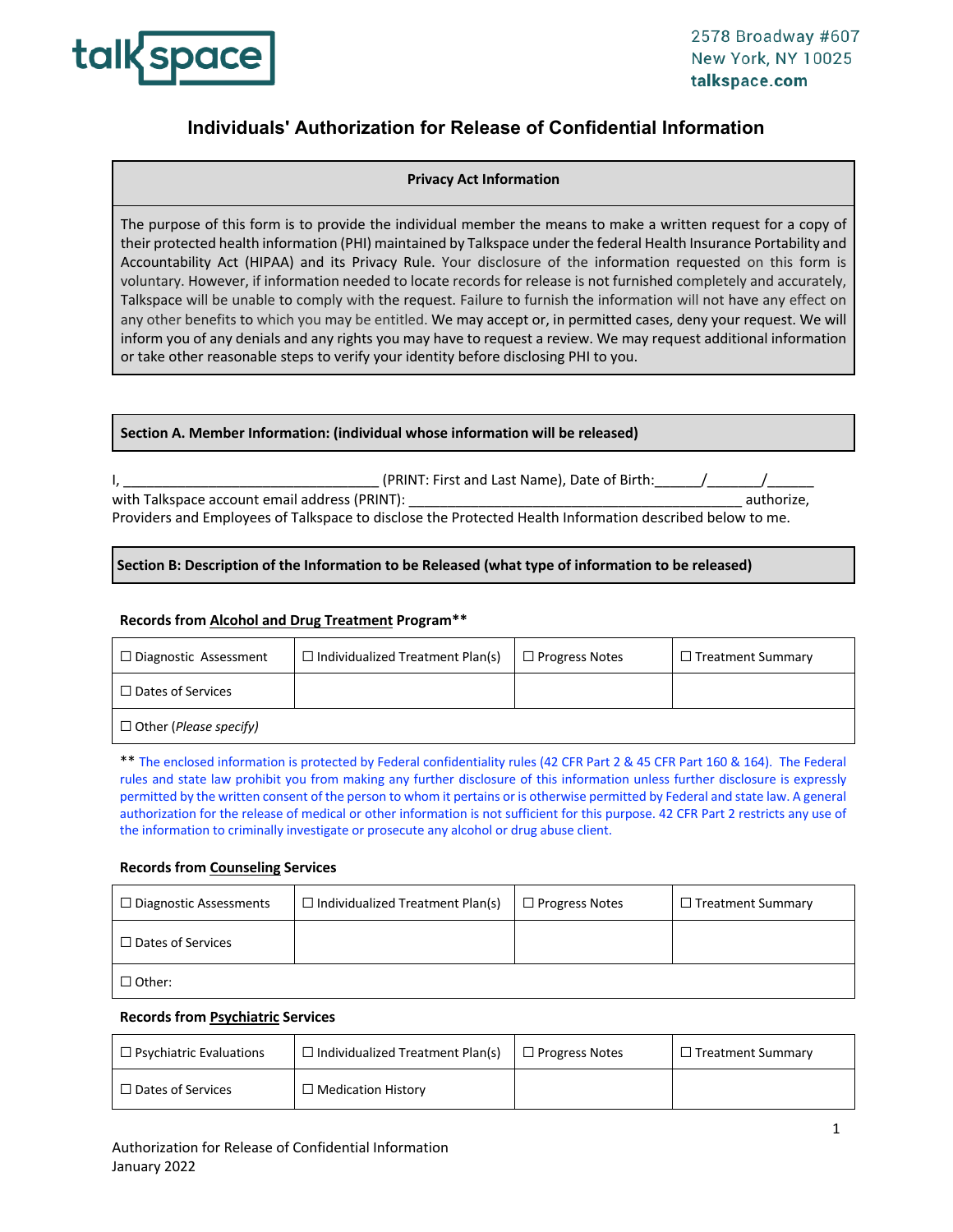

# **Individuals' Authorization for Release of Confidential Information**

☐ Other

#### **Copy of Health Information to be Delivered**

| $\Box$ Paper               | MAIL TO: $\square$ Same Address as Above $\square$ New Address Below                         |
|----------------------------|----------------------------------------------------------------------------------------------|
| $\Box$ Electronic Delivery | <b>EMAIL TO:</b> $\square$ Same Email Address as Above $\;\square\;$ New Email Address Below |
| □ Other (Please Specify)   |                                                                                              |

#### **Time Period and Restrictions** (select all that apply)

|                                                                  | From: /<br>$\sqrt{2}$ To:<br>: OR<br>To: Present<br>From: |  |  |
|------------------------------------------------------------------|-----------------------------------------------------------|--|--|
| Specific information that may NOT be disclosed (Please Specify): |                                                           |  |  |

### **Expiration**

| This authorization shall be in effect until |  |  |
|---------------------------------------------|--|--|
|---------------------------------------------|--|--|

*If no date is provided, the authorization will expire one year from the date of signature below. I understand that I have the right to revoke this authorization, in writing at any time. I understand that revocation will not be effective to the extent that any person or entity has already acted in reliance on my authorization.* 

| <b>Signature of Patient or Representative</b>            |                                             | Date                                      |
|----------------------------------------------------------|---------------------------------------------|-------------------------------------------|
|                                                          |                                             |                                           |
| <b>Printed name of Representative</b><br>(if applicable) | Relationship to the Patient (if applicable) | <b>Signature of Minor (if applicable)</b> |